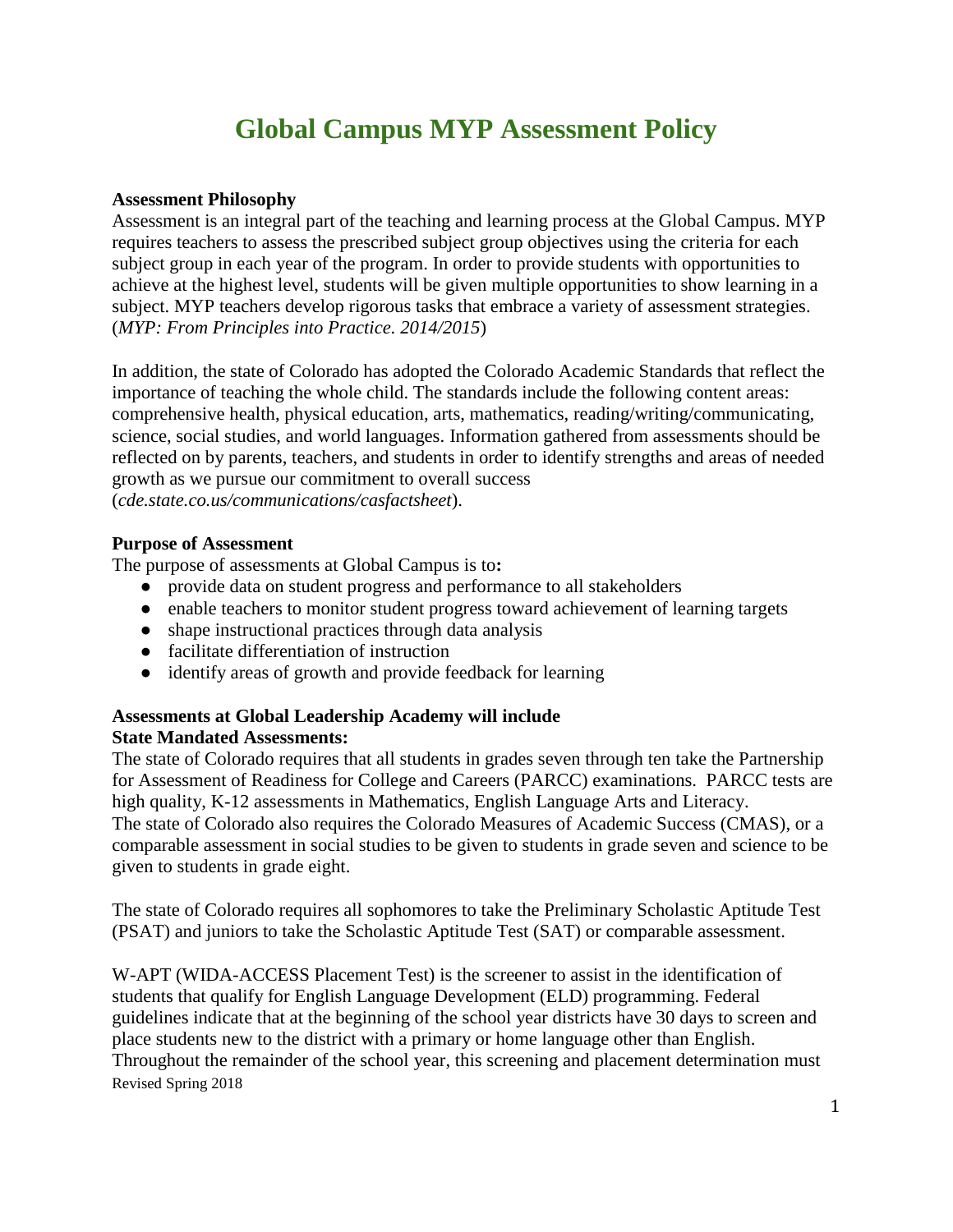happen within two weeks of the student's enrollment. Determination of ELD program placement is determined at the district level.

• The annual test that measures a student's progress in acquiring academic English is ACCESS for ELLs®. This assessment is administered to all students identified as an English Learner (NEP and LEP) through the W-APT in grades K-12.

#### **District Mandated Assessments:**

Mapleton Public School District requires that all students in grades seven through ten take the Measure of Academic Progress (MAP) two times per year. Global Campus administers MAP three times per year. The assessment measures growth in areas of reading, language usage, and mathematics. The assessment is primarily used to guide instruction, but is also used as a part of a body of evidence at the end of the year to measure each student's attainment of standards and overall school performance.

#### **Classroom/Subject Assessments:**

A variety of assessments are used to inform instruction throughout the learning cycle.

**Formative assessment:** Formative assessments will be used throughout the learning process to assess specific skills or concepts, to check for student understanding, and inform instruction. Formative assessment should provide teachers with data/information to aid in planning the next stage in the learning process. Examples of formative assessments include pre-assessment, homework, journals, classroom work, exit tickets, and projects.

#### **Student self-assessment:**

Students will assess their own learning and progress throughout the entire MYP program. Students should assess their understanding of central ideas, concepts, and skills. They will reflect upon their own development of the learner profiles and attitudes. Student self-assessment will be integrated into the teaching and learning process.

**Summative assessment:** Summative assessments will be designed to show students' understanding, abilities, and feelings about a central idea/concept at the culmination of a unit. The assessment allows students to apply their knowledge and skills rather than a mere recall of facts. Assessments are designed to show student growth. Students will be made aware of the expectations of the summative assessment at the beginning of teaching a unit or concept.

**Personal Project:** Students in grade ten will complete a personal project. The personal project is a self-directed inquiry meant to generate creative new insights and develop deeper understandings. Students demonstrate the skills required to complete a project over an extended period of time and to communicate in a variety of situations and mediums. Students will demonstrate principled action as a result of their learning.